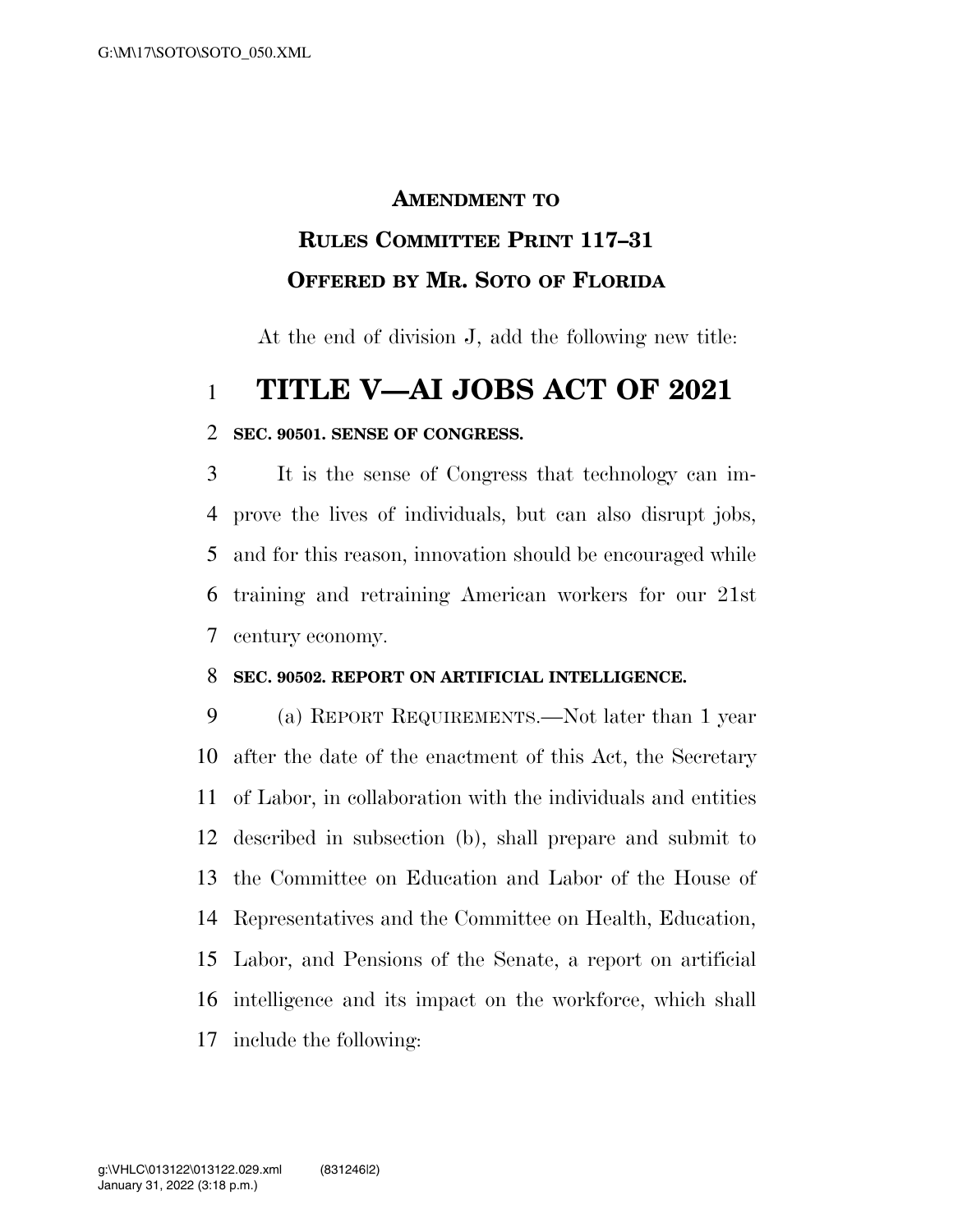$\mathfrak{D}$ 

 (1) Outline the specific data, and the avail- ability of such data, necessary to properly analyze the impact and growth of artificial intelligence. (2) Identification of industries that are pro-jected to have the most growth in artificial intel-

 ligence use, and whether the technology will result in the enhancement of workers' capabilities or their re-placement.

 (3) Analysis of the expertise and education (in- cluding computer science literacy) needed to develop, operate, or work alongside artificial intelligence over the next two decades, as compared to the levels of such expertise and education among the workforce as of the date of enactment of this Act.

 (4) Analysis of which demographics (including ethnic, gender, economic, age, and regional) may ex- perience expanded career opportunities, and which such demographics may be vulnerable to career dis-placement, due to artificial intelligence.

 (5) Any recommendations to alleviate workforce displacement, prepare future workforce members for the artificial-intelligence economy, and any other rel- evant observations or recommendations within the field of artificial intelligence.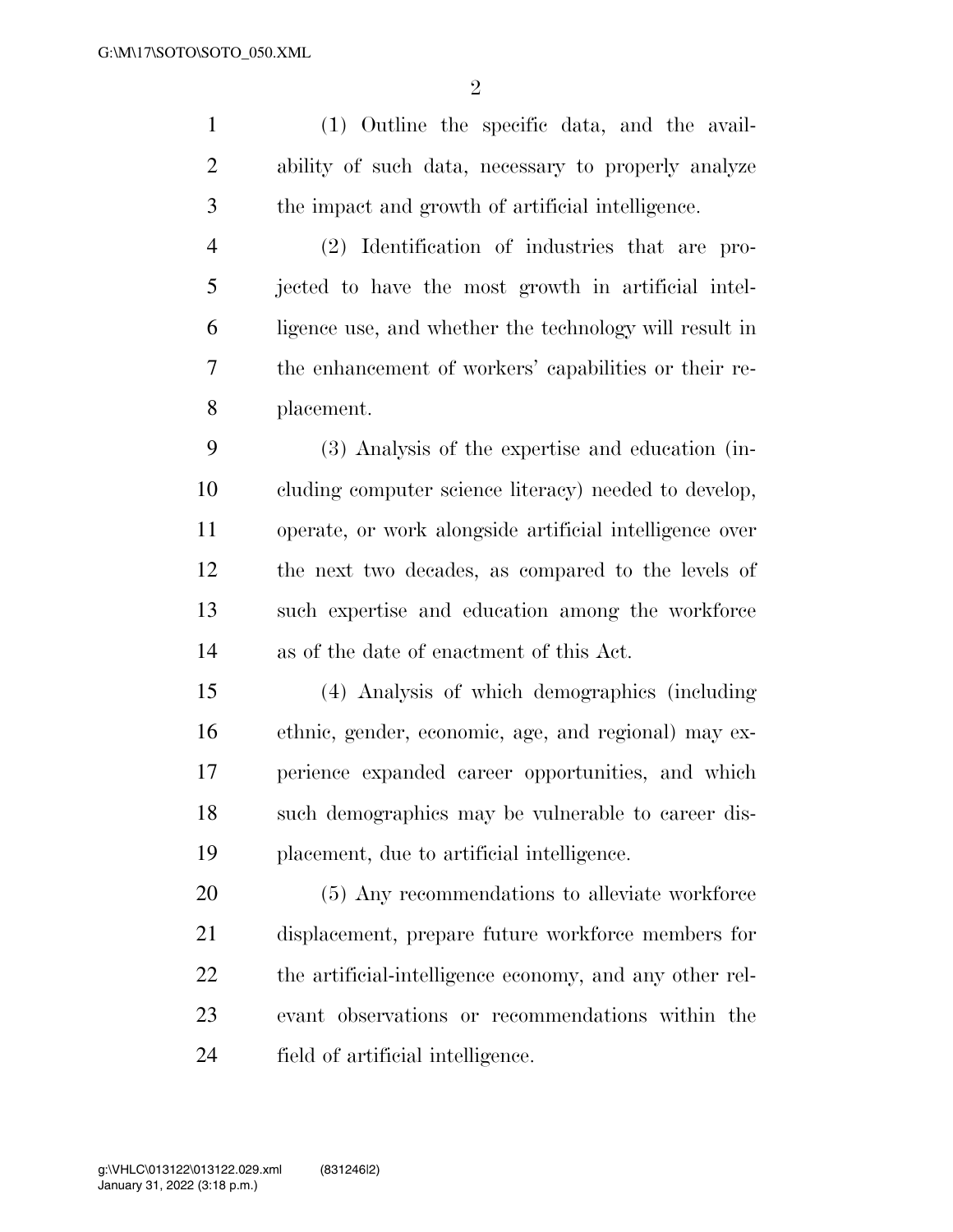(b) COLLABORATION.—In preparing the report under subsection (a), the Secretary of Labor shall collaborate, through a series of public meetings, roundtables or other methods, with—

 (1) local educational agencies, institutions of higher education (including community colleges), workforce-training organizations, and National Lab-oratories;

 (2) a broad range of industrial stakeholders in the technology, manufacturing, and service sectors, including companies (large and small), think tanks, and industry organizations;

 (3) the National Academies of Science, includ- ing by sharing relevant information obtained as a re- sult of the study conducted under section 5105 of the National Artificial Intelligence Initiative Act of 2020; and

 (4) the Secretary of Commerce, the National Science Foundation, and the heads of any other Federal agency the Secretary of Labor determines appropriate.

### **SEC. 90503. DEFINITIONS.**

In this title:

 (1) ARTIFICIAL INTELLIGENCE.—The term ''ar-tificial intelligence'' has the meaning given the term